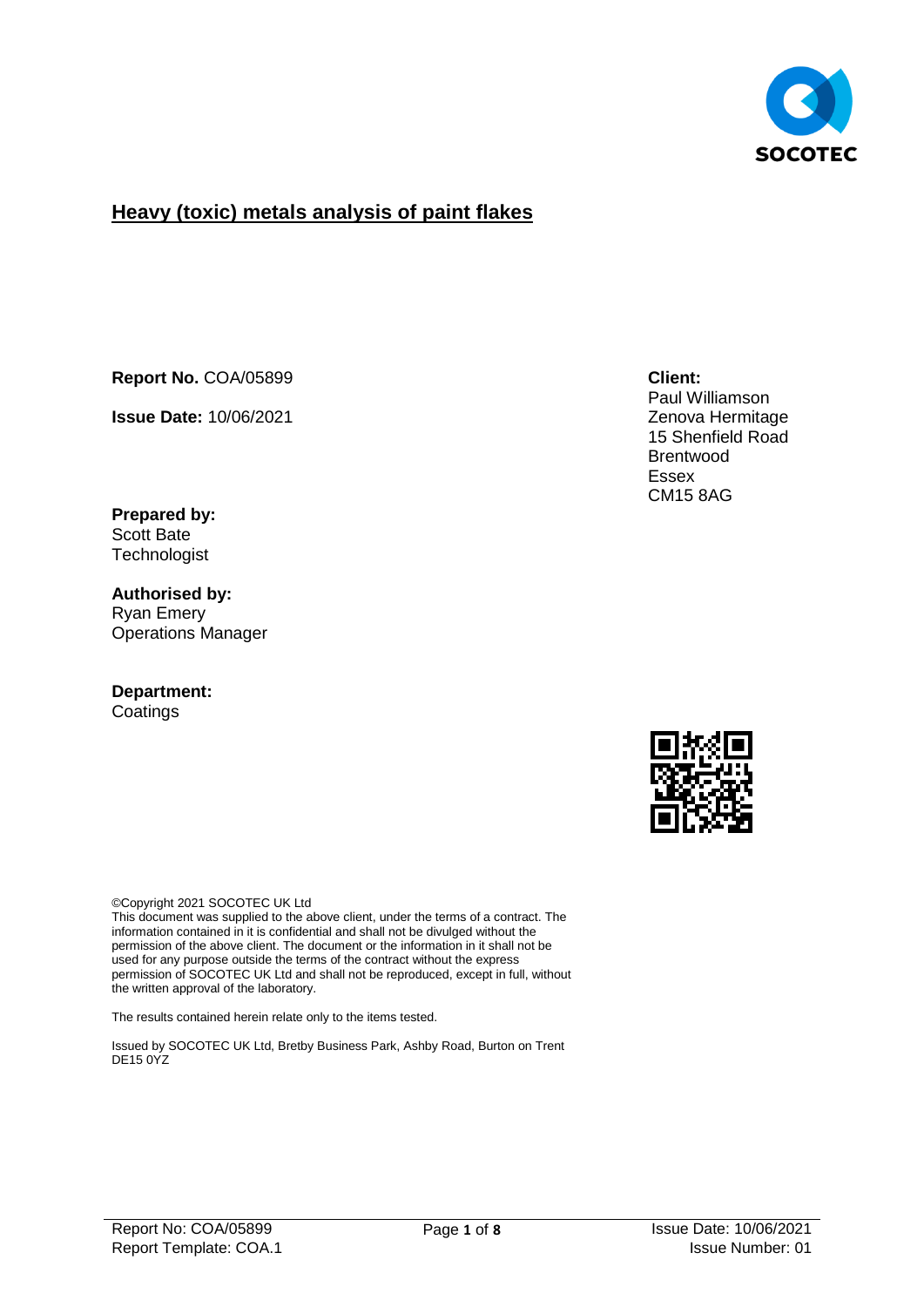

## **Contents**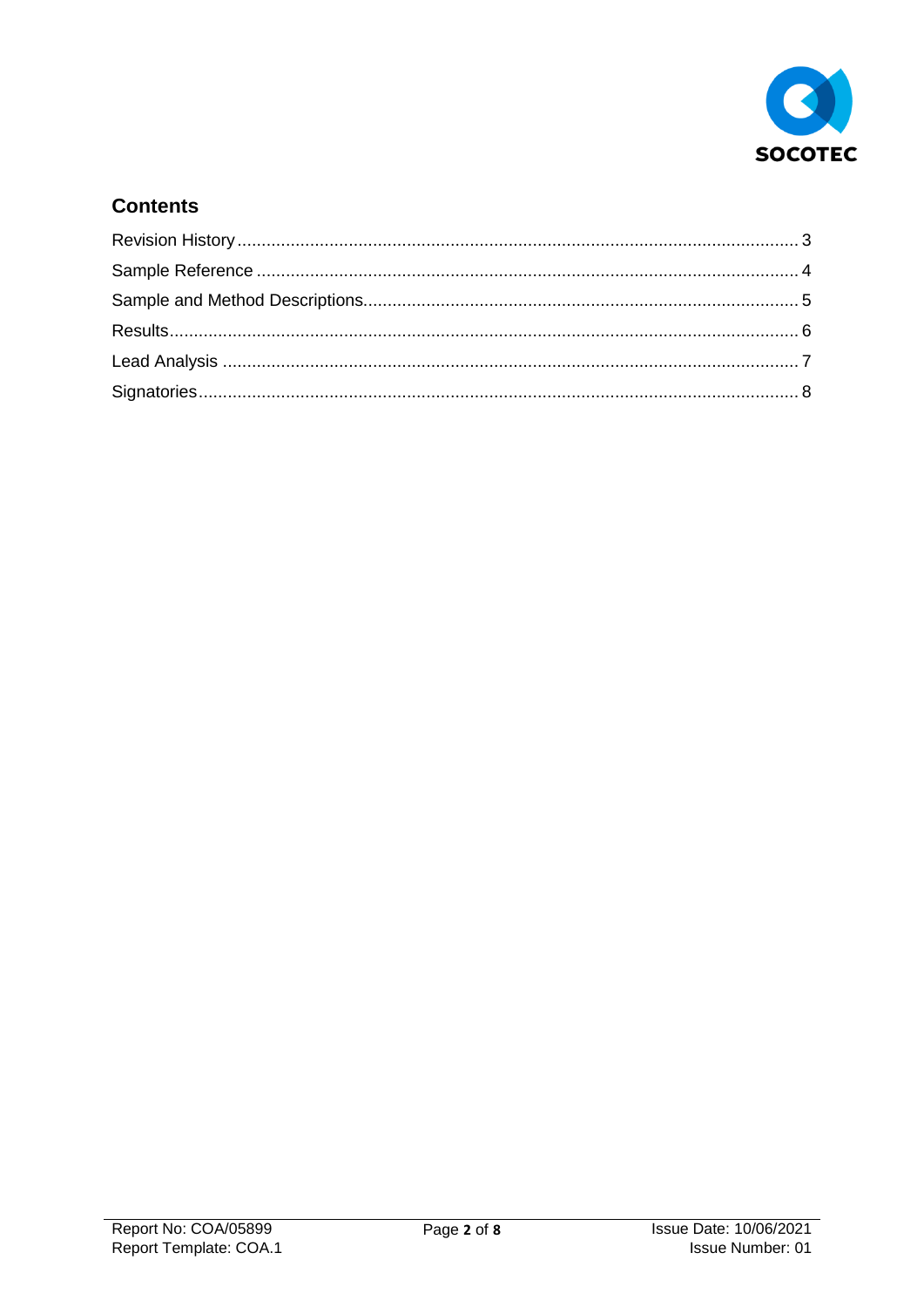

# <span id="page-2-0"></span>**Revision History**

| Issue number:        | Issue date:    |
|----------------------|----------------|
| Revised by:          | Authorised by: |
| Reason for revision: |                |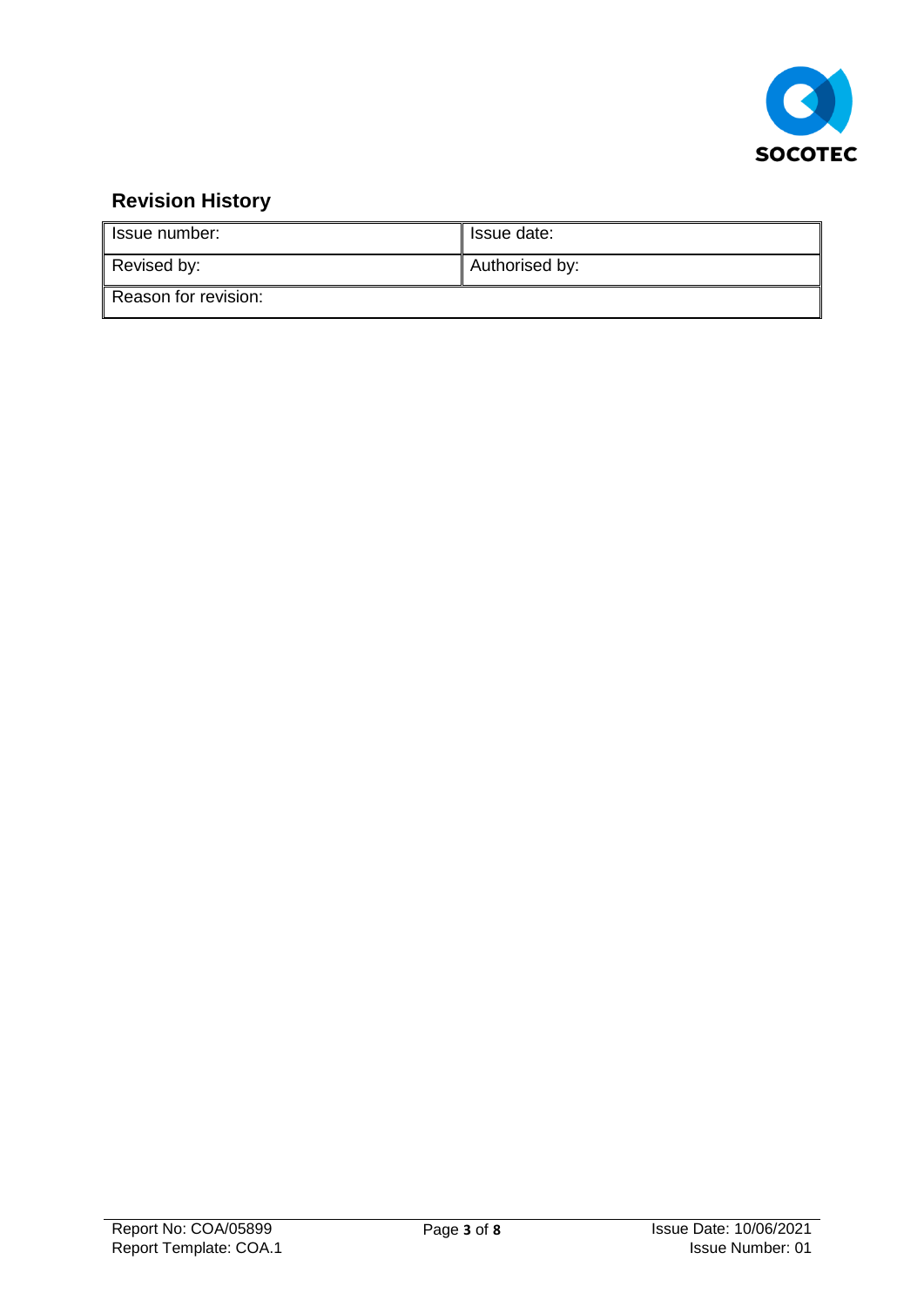

# <span id="page-3-0"></span>**Sample Reference**

| <b>Client Sample Description</b> | <b>MCE-COA Sample Number</b> |
|----------------------------------|------------------------------|
| <b>Thermal Insulating Render</b> | 219729                       |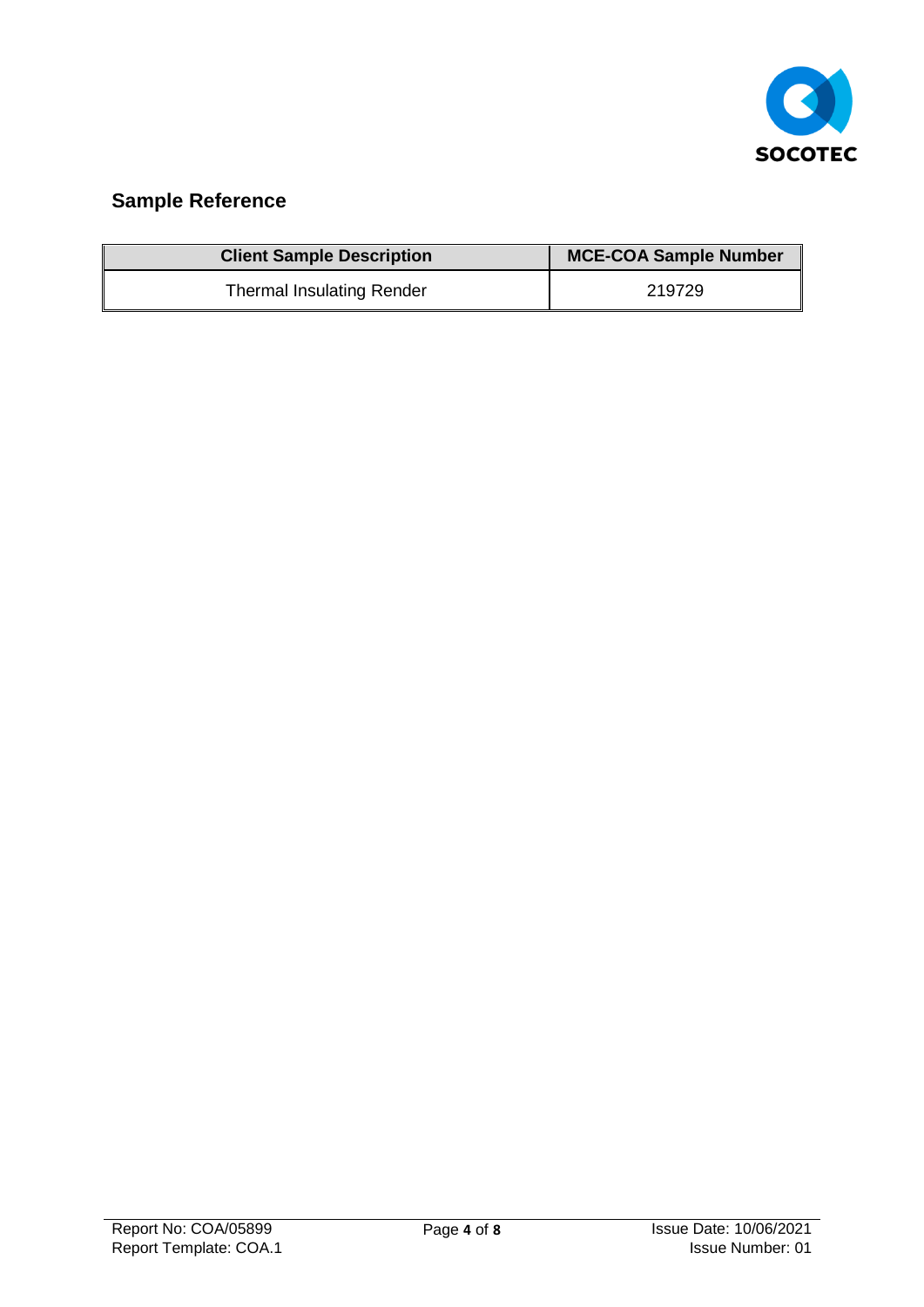

# <span id="page-4-0"></span>**Sample and Method Descriptions**

| <b>Number of</b><br><b>Samples</b><br><b>Received</b> | Matrix /<br><b>Sample</b><br><b>Description</b> | <b>Method ID</b> | <b>Description</b>                                                                                                                                                                                                                        |  |  |
|-------------------------------------------------------|-------------------------------------------------|------------------|-------------------------------------------------------------------------------------------------------------------------------------------------------------------------------------------------------------------------------------------|--|--|
| 1                                                     | <b>Paint Flake</b>                              | IHM <sub>1</sub> | <b>HOTPLATE DIGESTION</b> – Sample was digested in high-<br>purity concentrated acids, using hotplate assisted heating.<br>Following digestion, the sample was diluted to a known<br>volume with deionised water.                         |  |  |
|                                                       |                                                 | ASC/SOP/102      | OPERATION AND MAINTENANCE OF INDUCTIVELY<br><b>COUPLED</b><br>PLASMA<br><b>EMISSION</b><br>ATOMIC<br><b>SPECTROMETERS (ICP-AES) - Sample was diluted as</b><br>necessary and analysed by ICP-AES calibrated using<br>certified standards. |  |  |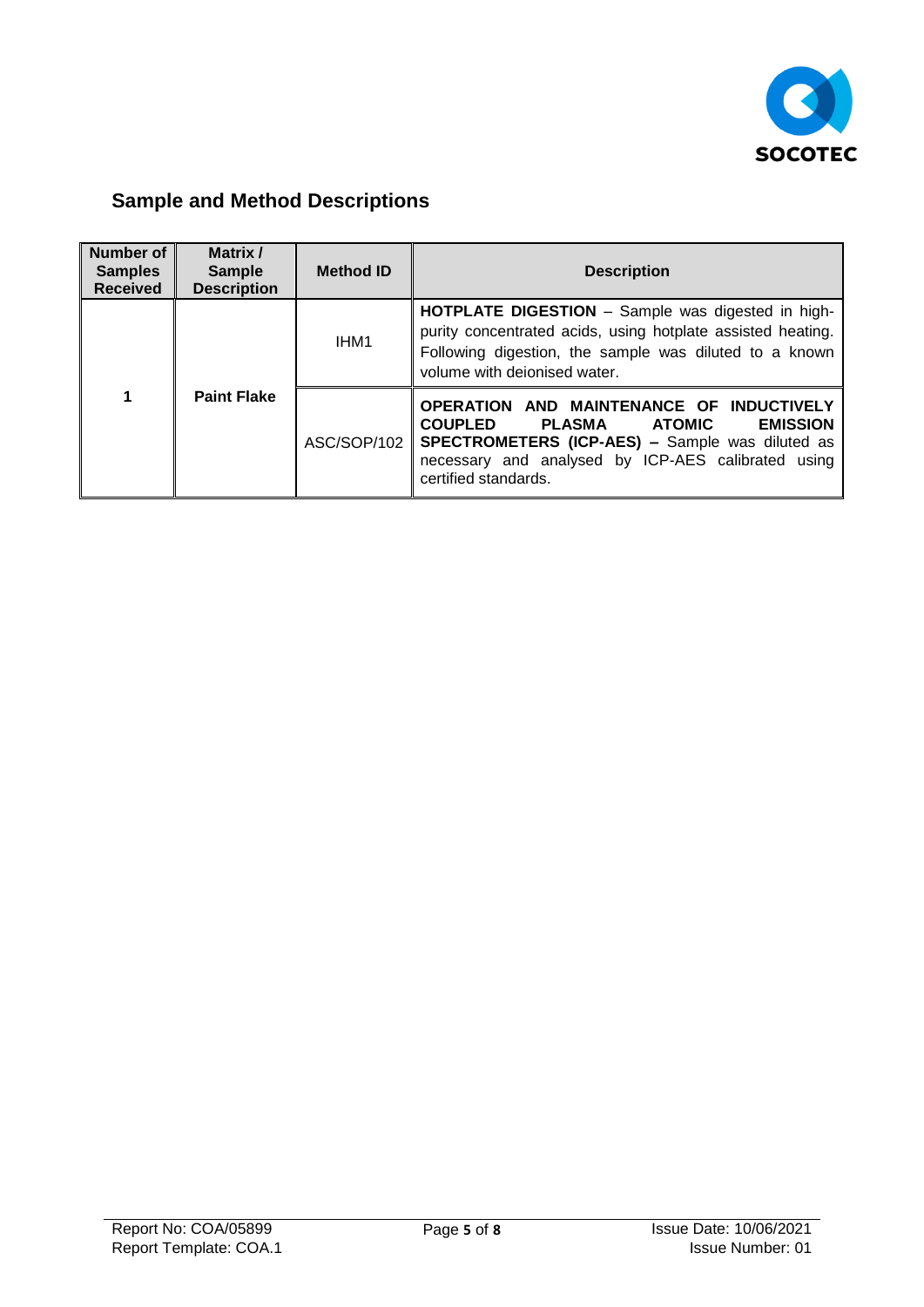

### <span id="page-5-0"></span>**Results**

#### **Table 1: Metal Results in mg/kg**

|                                                     | <b>Units</b>                                    | mg/kg     | mg/kg       | mg/kg          | mg/kg     | mg/kg     | mg/kg     |
|-----------------------------------------------------|-------------------------------------------------|-----------|-------------|----------------|-----------|-----------|-----------|
|                                                     | Method ID (ASC/SOP/xxx)                         | IHM1/102  | IHM1/102    | IHM1/102       | IHM1/102  | IHM1/102  | IHM1/102  |
| <b>Instrument Limit of Detection</b>                |                                                 | 0.6       | 2           | 0.4            | 0.4       | 2         | 0.1       |
|                                                     | <b>UKAS</b>                                     | <b>NO</b> | NO.         | <b>NO</b>      | <b>NO</b> | <b>NO</b> | <b>NO</b> |
| <b>MCE-COA</b><br><b>Sample</b><br><b>Reference</b> | Laboratory<br><b>Sample</b><br><b>Reference</b> | AI        | As          | C <sub>d</sub> | Cr        | <b>Pb</b> | <b>Zn</b> |
| 219729                                              | ASC/49467.001                                   | 41        | $\langle$ 2 | <0.4           |           | 3         | 780       |

#### **Table 2: Metal Results in %w/w**

|                                                     | Units                                           | $\%$ w/w | $\%$ w/w | %w/w           | $\%$ w/w | $\%$ w/w  | %w/w      |
|-----------------------------------------------------|-------------------------------------------------|----------|----------|----------------|----------|-----------|-----------|
| Method ID (ASC/SOP/xxx)                             |                                                 | IHM1/102 | IHM1/102 | IHM1/102       | IHM1/102 | IHM1/102  | IHM1/102  |
|                                                     | <b>UKAS</b>                                     | NO       | NO       | NO.            | NO.      | <b>NO</b> | <b>NO</b> |
| <b>MCE-COA</b><br><b>Sample</b><br><b>Reference</b> | Laboratory<br><b>Sample</b><br><b>Reference</b> | Al       | As       | C <sub>d</sub> | Cr       | Pb        | <b>Zn</b> |
| 219729                                              | ASC/49467.001                                   | 0.0041   | < 0.0002 | < 0.00004      | 0.0001   | 0.0003    | 0.078     |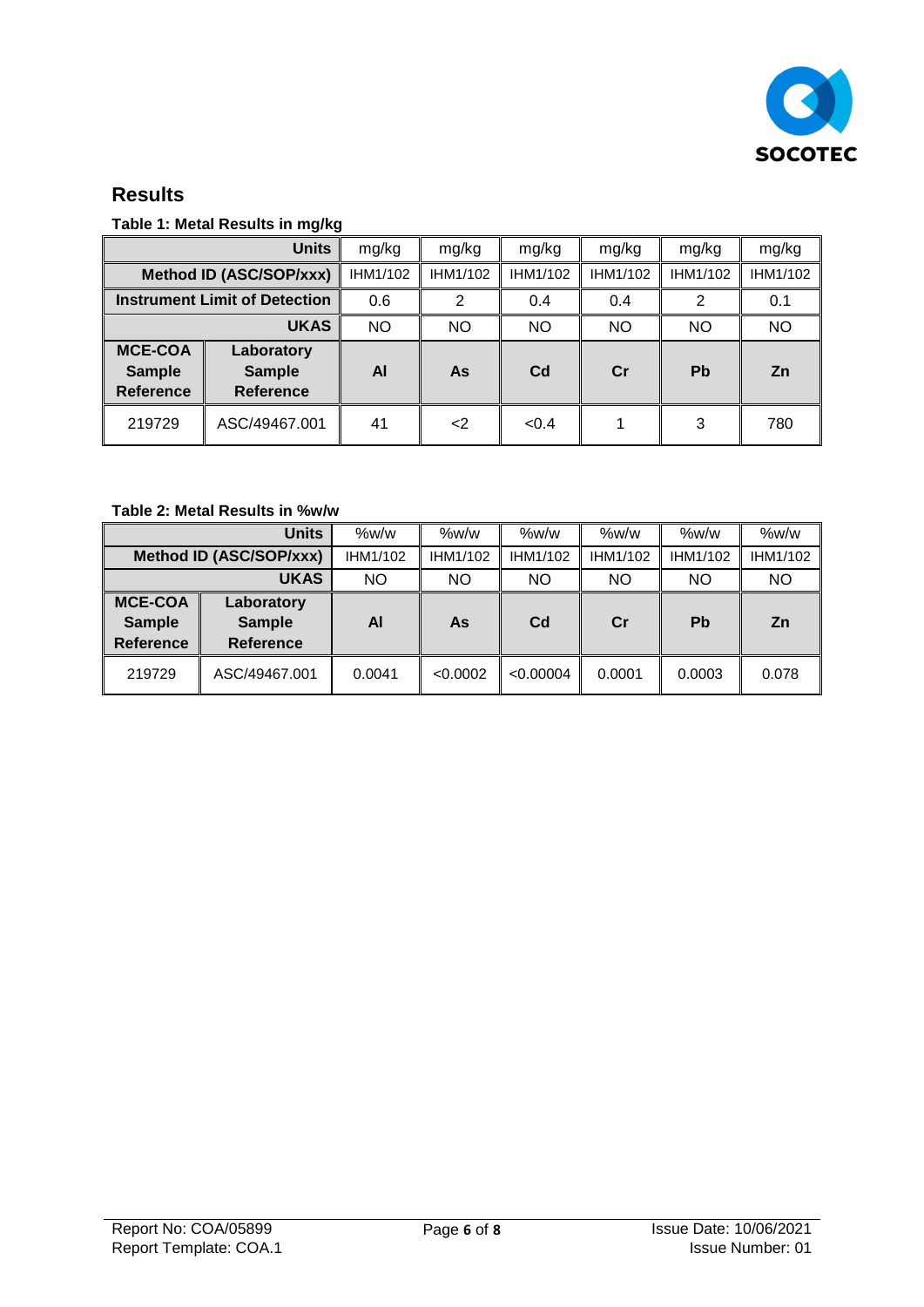

## <span id="page-6-0"></span>**Lead Analysis**

The Lead ACOP provides a list of materials and processes that may result in significant exposure to lead. For instance, it infers that working with materials that contain more than 1% total lead (or 10000 mg/kg) is liable to result in significant exposure. Any work activity that may give rise to lead dust should be avoided where reasonably practicable. Such activities include blast removal, dry disking, grinding or cutting with power tools. This shall also apply to COSHH metals where their concentration in paint is reported to be high.

The removal of paint is likely to generate potentially harmful levels of dust. The employer is responsible for controlling the exposure limits by applying measures appropriate to the activity that are consistent with the risk assessment. Measures include, in order of priority:

- the design and use of appropriate work processes, systems and engineering controls and provision of suitable work equipment and materials,
- the control of exposure at source, including adequate ventilation systems and appropriate organizational measures such as reducing the number of employees exposed to lead and the level / duration of exposure, and
- the provision of suitable PPE in addition to the measures above, where adequate controls of exposure cannot be achieved by other means.

Using this report it is the employer's responsibility to identify potential risks/hazards involving the metals/materials therein mentioned and ensure that appropriate controls and risk assessments are in place.

For your information the below links may be helpful in doing this.

<http://www.hse.gov.uk/pUbns/priced/l132.pdf> (CLAW – Control of lead at work) <http://www.hse.gov.uk/pubns/indg441.pdf> (Arsenic and you) <http://www.hse.gov.uk/pubns/indg391.pdf> (Cadmium and you) <http://www.hse.gov.uk/pubns/indg346.pdf> (Chromium and you) <http://www.hse.gov.uk/pubns/books/eh40.htm> (EH40/2005 Workplace exposure limits) <http://www.hse.gov.uk/pubns/eh44.pdf> (Dust in the workplace general principles of protection)